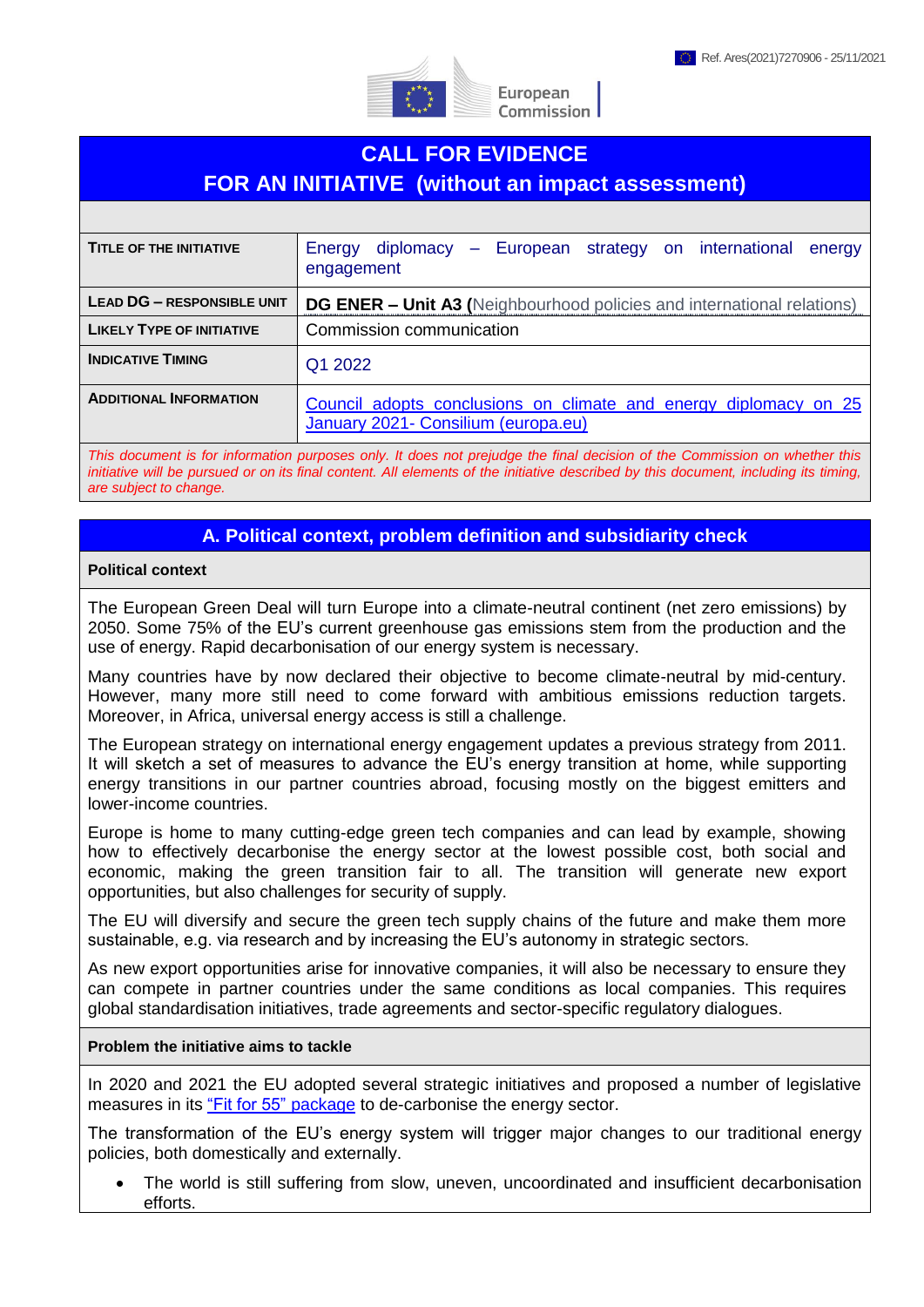- Phasing out coal may negatively affect local labour markets, which could undermine public support for the transition.
- Access to sustainable, secure and affordable energy remains a challenge in many regions of the world.
- Critical raw materials for the green tech industry are rare and concentrated in very few countries, and often extracted under inhumane circumstances (e.g. child labour).
- Many international energy organisations are working towards decarbonisation, but they have not yet sufficiently joined forces to facilitate the world's energy transition.

## **Basis for EU action (legal basis and subsidiarity check)**

#### **Legal basis**

Article 194 on energy policy and Articles 216 and 218 on external relations in the Treaty on the Functioning of the European Union (TFEU).

#### **Practical need for EU action**

The initiative  $-$  in the form of a policy Communication  $-$  focuses on external relation activities in the field of energy under the European Green Deal. It will respect the principles and rules that govern EU internal and external policy initiatives, including subsidiarity.

EU action can be more effective if work by EU countries and the European institutions in non-EU partner countries and regions is closely coordinated.

### **B. What does the initiative aim to achieve and how**

The ambition of the European Strategy on international energy engagement is to advance the EU's energy transition at home, while supporting the same transition in our partner countries.

The strategy will propose a number of direct or indirect initiatives via bilateral or multilateral channels and concrete partnerships to support the de-carbonisation of energy systems within the EU and internationally. These measures could include:

#### **Accelerating the global energy transition and clean energy access**

The strategy will accelerate the transition, both in the EU and globally.

The EU will promote – internationally – energy efficiency, the increasing uptake of renewable energy and system integration (including through more interconnections) and the deployment of safe and sustainable technologies to reduce global emissions.

It will also push for the highest possible environmental, nuclear safety and transparency standards internationally.

It will promote the rapid phase out of the most polluting energy sources (e.g. coal) and advance further reductions in methane emissions across the globe. This includes aligning global initiatives, relevant technical standards and regulatory approaches.

Moreover, the strategy will push low-carbon and renewable hydrogen solutions to replace fossil fuels in the medium to long term.

In line with the UN's sustainable development goal no. 7 - to ensure access to affordable, reliable, sustainable and modern energy for all - Africa will be one of the geographic priorities of the strategy.

#### **Fair energy transition – no one left behind**

The strategy will support international initiatives to highlight the economic opportunities of a fair transition away from coal-based energy systems towards climate neutrality, while ensuring access to reliable and affordable electricity.

Based on the EU's own experience, it will also address more deep-rooted industrial and social transformation issues, as well as help create new value chains and strengthen the energy demand side.

#### **Security of supply and open and transparent markets**

The strategy will address existing and emerging dependencies for EU industry (e.g. of raw materials